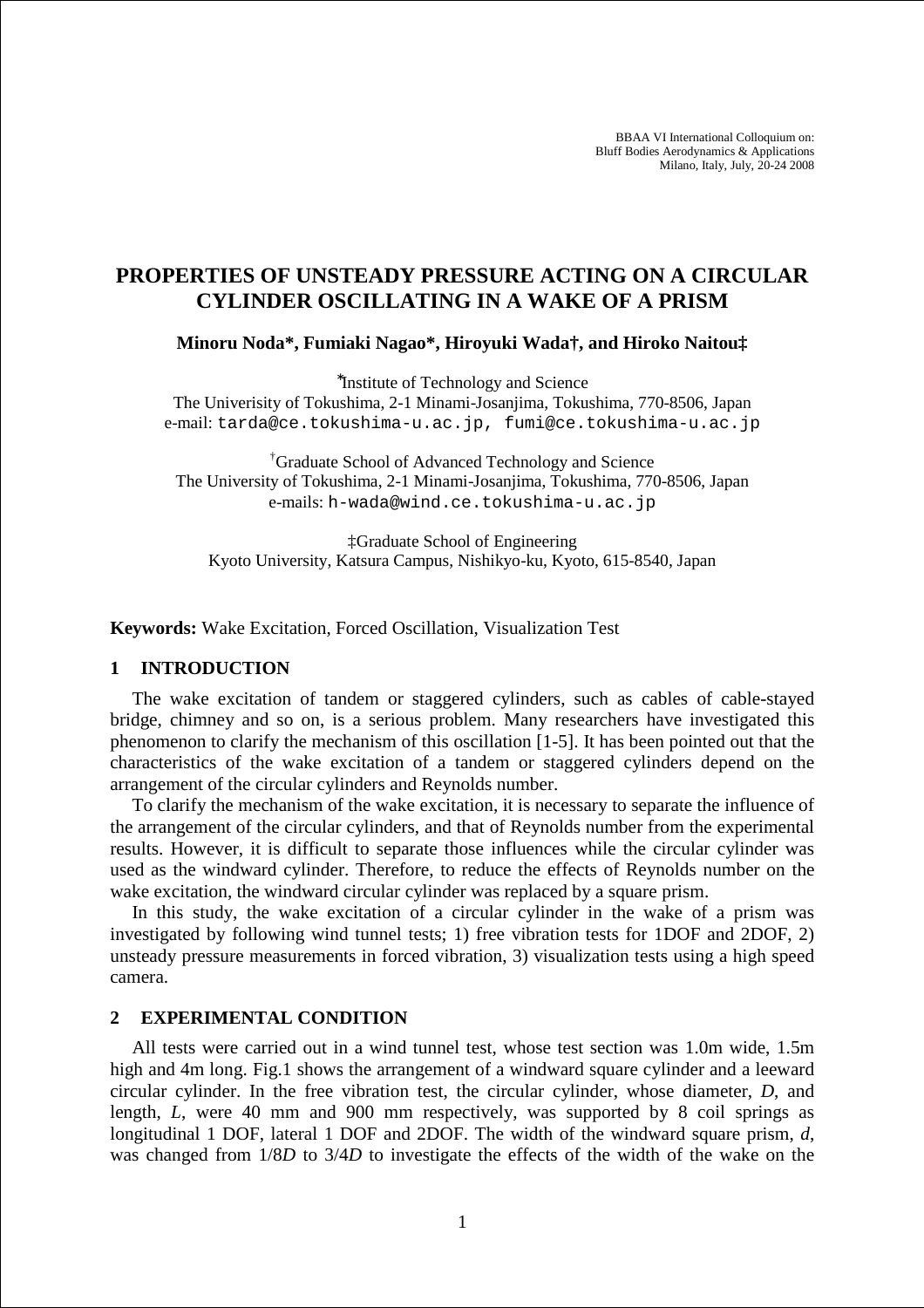aerodynamic response of the circular cylinder. The leading edge of the upstream prism was set at the point of 3*D* or 9/4*D* upstream from the center of the circular cylinder. The distance between the centers of the windward prism and of the circular cylinder normal to flow direction, *e*, was changed from 0 to 6/5*D* to examine the response of the circular cylinder under the staggered arrangement.

In the unsteady pressure measurement tests, the leeward circular cylinder, whose diameter, *D*, and length, *L*, were 70 mm and 900 mm respectively, was vibrated forcedly by 2DOF forced oscillator composed of two linear actuators. This oscillator can reproduce the time record of the response measured in the free vibration tests. 72 pressure holes, whose diameter was 1 mm, were installed on the surface of the center span of the circular cylinder. The unsteady pressure on the leeward circular cylinder was measured in 2DOF, 1DOF for transverse or longitudinal direction. The measured pressure was ensemble averaged during one period. The flows around the model for the same motions were also observed by a highspeed camera.

In this paper, the results for changing  $e/D$  with the constant  $d/D=1/2$  and the constant *c*/*D*=9/4, are shown by the convenience of place.



Figure 1: Arrangement properties of test model

# **3 RESULTS AND DISCUSSION**

#### **3.1 Effects of** *e***/***D* **on the response**

Fig. 2 shows the effects of *e*/*D* on the response of the leeward circular cylinder in 2DOF and transverse 1DOF. The relation between the velocity and the response amplitude was changed by *e*/*D*. The on-set velocity increased in proportion to *e*/*D*, and prevailing response direction changed from transverse to longitudinal by increase of *e*/*D*. When *e*/*D* was less than 3/5, an unstable limit cycle appeared near the on-set velocity like a hard flutter. The response pattern changed from a hard flutter type to a soft flutter type with increase of *e*/*D*. In the case of 1DOF for transverse direction, the response amplitude increased, and the on-set velocity decreased in comparison with that in 2DOF.



(a) Transverse Response (2DOF) (b) Longitudinal Response (2DOF) (c) Transverse Response (1DOF)

Figure 2: Response of leeward circular cylinder in 2DOF, transverse 1DOF (*d*/*D*=1/2, *c*/*D*=9/4)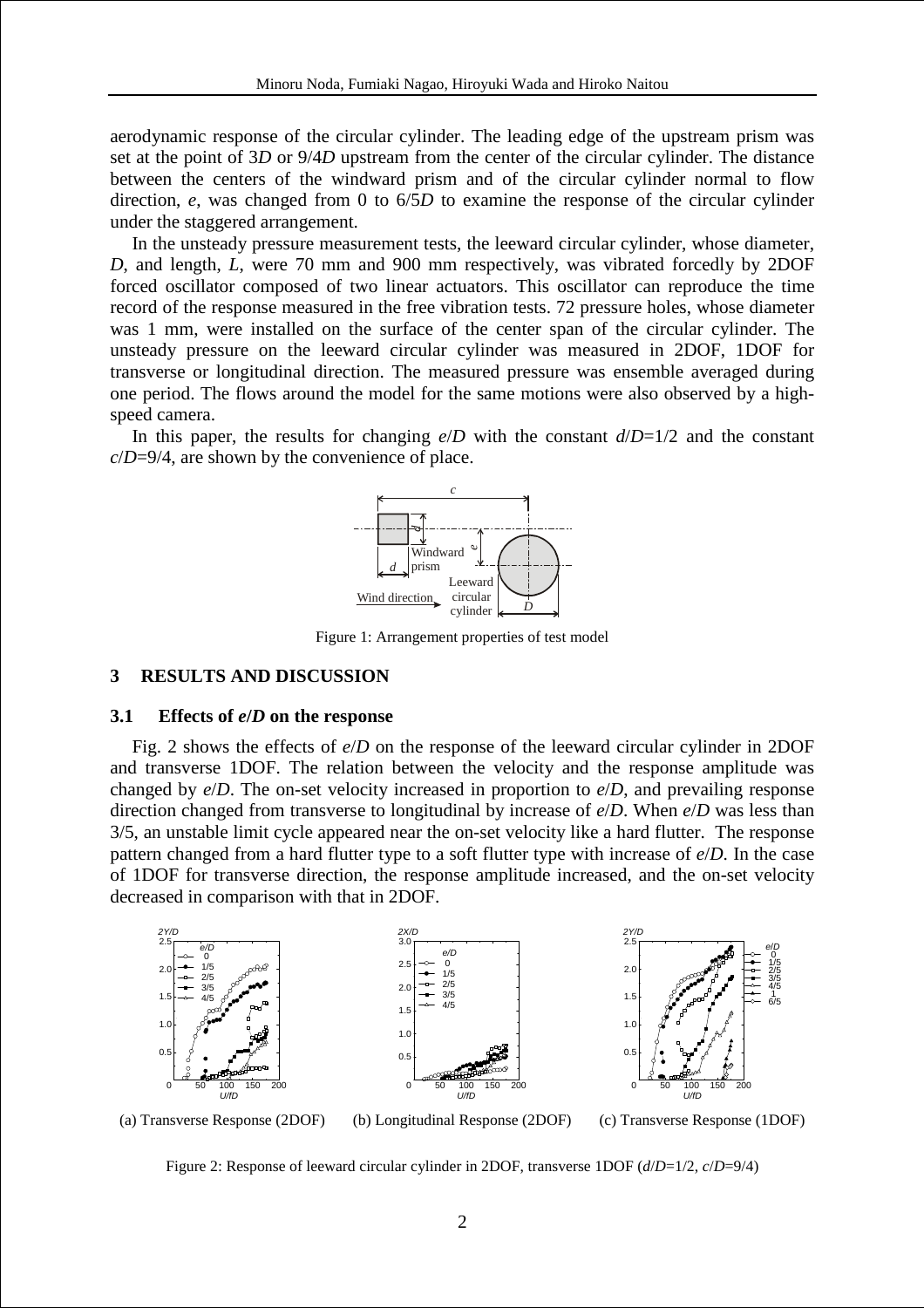## **3.2 Unsteady pressure distributions**

Fig.3 and 4 indicate (a) time-record of displacement, (b) the ensemble averaged instant pressure distribution,  $C_p$ , (c) the fluctuating pressure distribution,  $C_p$ <sup>'</sup>, (d) the distribution of transverse work of  $C_p$ <sup>'</sup>,  $W_{pY}$ <sup>\*</sup>, and (e) the transverse work of  $C_L$ <sup>'</sup>,  $W_L$ <sup>\*</sup>, in the cases of  $e/D=0$ and 3/5. In these figures,  $W_{PY}^*$  and  $W_L^*$  are defined as follows.

$$
W_L^* = \int_0^1 W_L^*(t^*)dt^* = \int_0^1 \int_0^{2\pi} W_{PY}^*(\beta, t^*)d\beta \cdot dt^* = \int_0^T \int_0^{2\pi} -C_p^*(\beta, t) \cdot \sin \beta \cdot \dot{Y}(t)T/Y d\beta \cdot dt \tag{1}
$$

where,  $\beta$  is the angle from the upstream stagnation point, *Y* is the transverse amplitude, *T* is the oscillation period. Fig. 3 (b) shows that the positive high pressure area moved between  $\beta$ = +10 degrees and  $\beta$ = -10 degrees. This means that the leeward circular cylinder is outside of the wake of the windward prism during appearing the positive pressure on the upstream surface of the circular cylinder. In this case, the circular cylinder goes outside the wake of the windward prism twice a period. Fig. 3 (c) indicates that the negative fluctuating pressure area moved synchronizing with the movement of the circular cylinder. In Fig. 3 (d), the positive work area around  $\beta$ = +60~+90 degrees and  $\beta$ =-30~-90 degrees existed around  $t^*=0$ ~0.3 and *t*\*=0.5~0.8. Fig. 3(e) indicates that the total positive work was generated by the time lag of change from the positive work to the negative work around *t*\*=0.25~0.3 or *t*\*=0.75~0.8 in Fig. 3(d).

Fig. 4 shows the results in the case of *e*/*D*=3/5. In Fig. 4 (b), the positive high instant pressure area appeared once a period around  $\beta$ = -30 ~ +20 degrees. Therefore, the leeward circular cylinder goes outside the wake of the windward prism once a period. Fig. 4 (d) indicates that the work of  $C_L$ ' was controlled by the work of  $C_p$ ' around  $\beta=+30 \sim +120$ degrees where faces the wake side of the windward prism. In particular, the positive work of *CL*' was generated by keeping the fluctuating pressure around this area positive after *t*\*=0.25 in Fig. 4 (c). Therefore, it is clarified that the source of the positive work of  $C_L$ <sup>+</sup> is the time lag of changing pressure sign when the circular cylinder goes inside the wake of the prism.

## **3.3 Flow around cylinders**

Photo 1 shows the flows at  $t^*=0.245 \sim 0.330$  in the case of  $e/D=0$  visualized by smoke wires and a high speed camera. Photo 1 (a) indicates that the vortexes from the windward prism streams below the leeward circular cylinder at *t*\*=0.245. After this, the circular cylinder goes across the wake of the prism. Photo 1 (d) indicates that the wake crossing of the circular cylinder finished at *t*\*=0.330. Therefore, the excitation force is generated by the time lag of wake crossing of the circular cylinder, and it can be said that it is important to clarify the cause of this time lag in order to understand the mechanism of the wake excitation.

#### **4 CONCLUSION**

Through the free vibration tests, pressure measurement tests, visualization tests, it is clarified that the time lag of the wake crossing of the circular cylinder plays an important role of the mechanism of the wake excitation.

#### **REFERENCES**

- [1] A. Simpson, Aeronautical Quarterly, pp.25-41, 1971.
- [2] K. R. Cooper and R. L. Wardlaw, Proc 3<sup>rd</sup> Int. Conf. On Wind Effects on Buildings and Structures, pp.647-655, 1971.